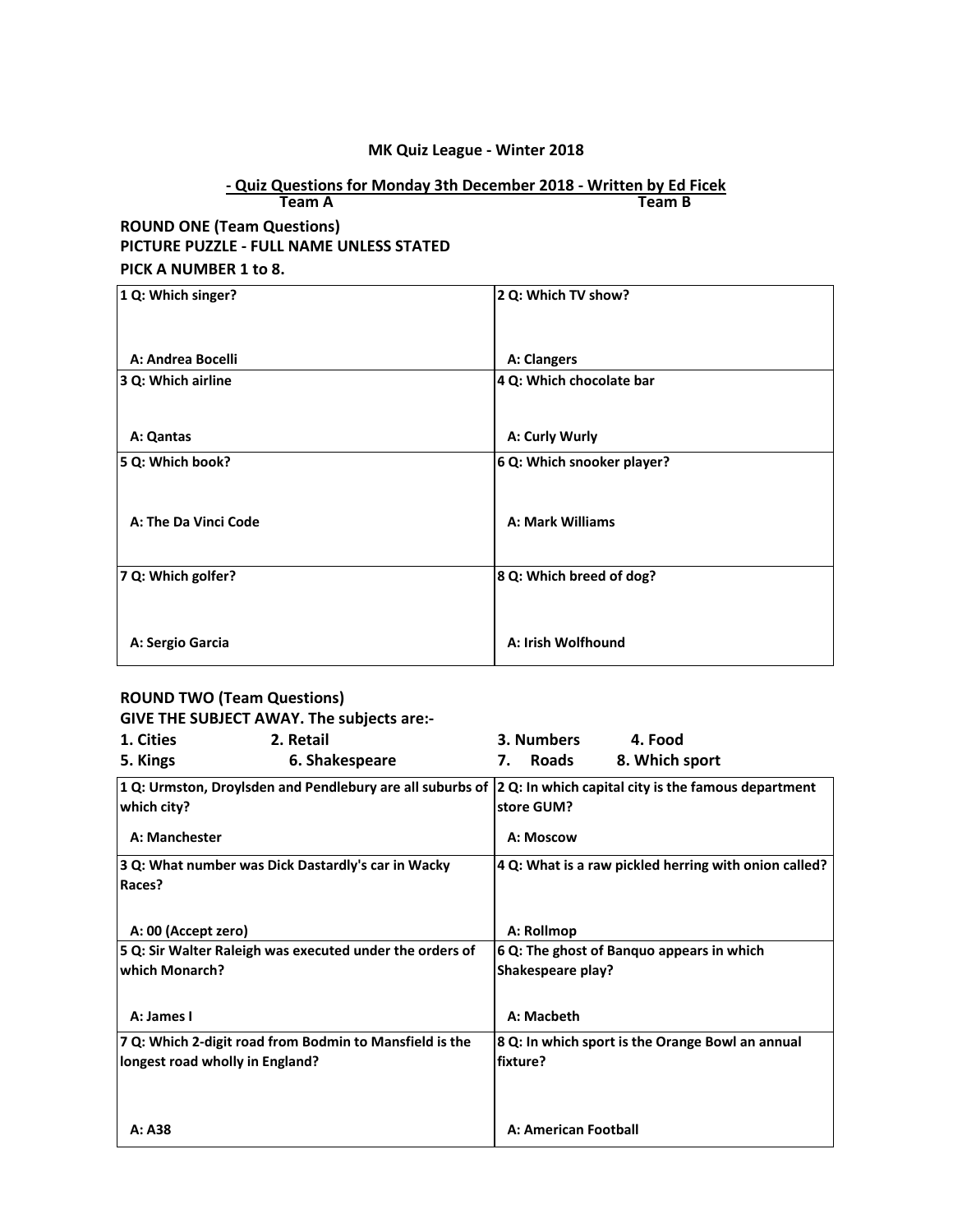#### **Team A Team B ROUND THREE (Individual Questions) (Jokers to be used, each team to nominate one player.) Team A to Answer First - Quiz Questions for Monday 3th December 2018 - Written by Ed Ficek MK Quiz League - Winter 2018**

### **The Categories are:-**

| 1 & 2 French                                                  | 3 & 4 US Sports                                                                         |
|---------------------------------------------------------------|-----------------------------------------------------------------------------------------|
| 5 & 6 Musicals                                                | <b>7 &amp; 8 Cars</b>                                                                   |
| 1 Q: Pays Bas (Pron, Pay-e-bas) is the French name for        | 2 Q: Allemagne (Pron Al-man-ye) is the French name                                      |
| which country?                                                | for which Country?                                                                      |
| A: Netherlands (Holland - accept reluctantly but remind       | A: Germany                                                                              |
| that Holland is actually a region although informally used to |                                                                                         |
| refer to the country!)                                        |                                                                                         |
| 3 Q: Which American city has sports teams called the          | 4 Q: Which American city has sports teams called                                        |
| Braves, the Falcons and the Hawks?                            | the Seahawks, the Mariners and the Supersonics?                                         |
| A: Atlanta                                                    | A: Seattle                                                                              |
| 5 Q: "If I Were A Rich Man" is from which musical & film?     | 6 Q: I'm Gonna Wash That Man Right Outa My Hair<br>is a song from which musical & film? |
| A: Fiddler On The Roof                                        | A: South Pacific                                                                        |
| 7 Q: Which British car maker manufactures the Mulsanne        | 8 Q: Which British car manufactures the Elise and                                       |
| and Continental GT models?                                    | Evora models?                                                                           |
| A: Bentley                                                    | A: Lotus                                                                                |

### **ROUND FOUR (Team Questions)**

**THEME ROUND. This weeks theme is**

**PICK A NUMBER 1 to 8.**

| 1 Q: Which John Carpenter 1980 horror film starred Jamie  | 2 Q: What is the name of adult actress currently       |
|-----------------------------------------------------------|--------------------------------------------------------|
| Lee Curtis & was set in Antonio Bay?                      | embroiled in the presidential political scandal in the |
|                                                           | USA?                                                   |
|                                                           |                                                        |
| A: The Fog                                                | A: Stomy Daniels                                       |
| 3 Q: Which snooker player had the nickname "Hurricane"?   | 4 Q: Who was the resident of Colly's Mill, a windmill  |
|                                                           | set atop a hill near the village of Camberwick Green,  |
|                                                           | Trumptonshire?                                         |
| A: Alex Higgins                                           | A: Windy Miller                                        |
| 5 Q: What is another name for Galanthus which is a small  | 6 Q: Which song by Travis became the groups            |
| genus of about 20 species of bulbous perennial herbaceous | breakthrough single and was their first top 10 hit in  |
| plants?                                                   | the UK?                                                |
| A: Snowdrops                                              | A: Why does it always Rain on me?                      |
|                                                           |                                                        |
| 7 Q: Which team did Liverpool beat in the 1992 FA Cup     | 8 Q: Which fashion company has about 1400 stores       |
| Final?                                                    | in 74 countries?                                       |
|                                                           |                                                        |
| A: Sunderland                                             | A: Monsoon                                             |

**The Weather - All answer contain a weather reference**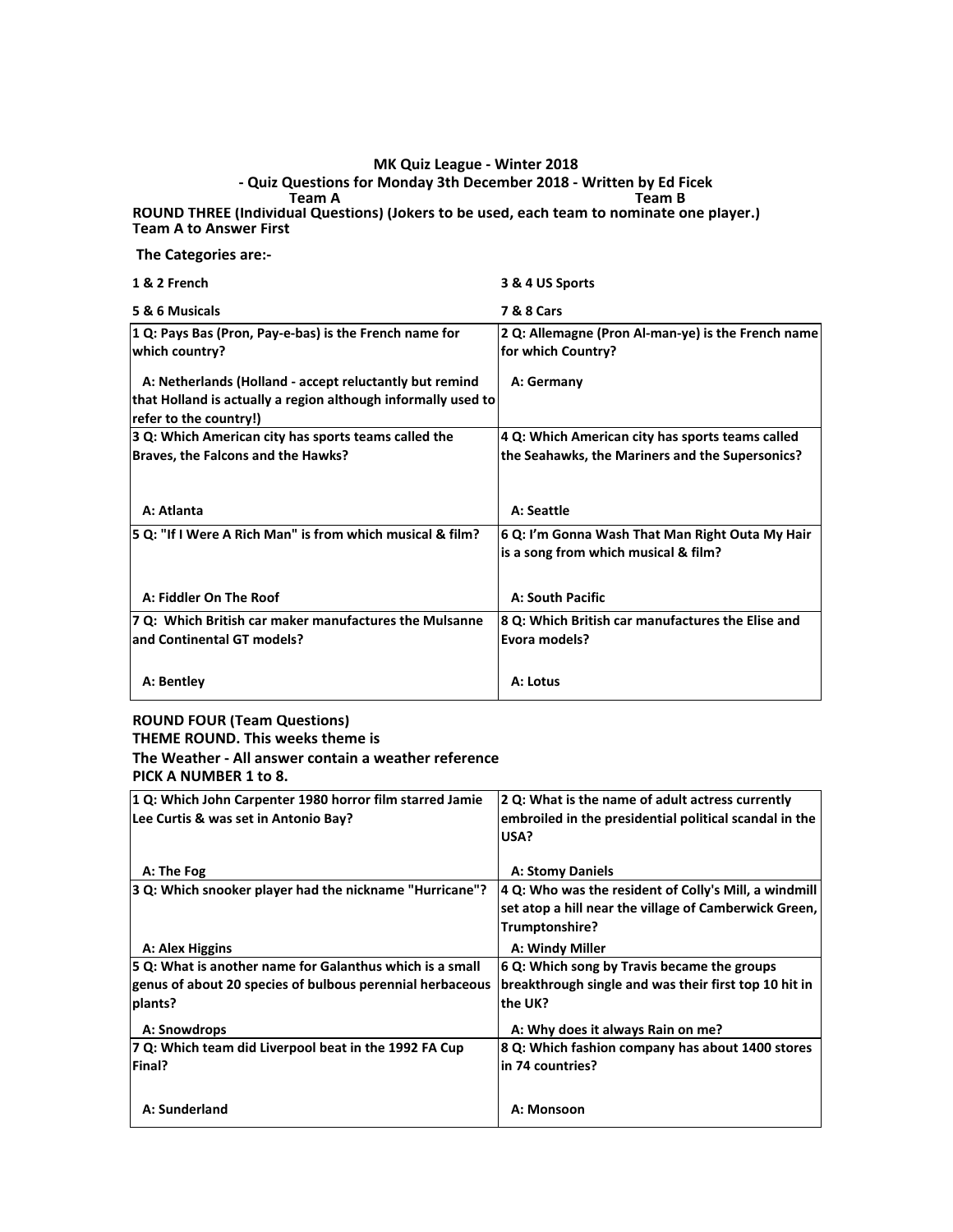#### **Team A Team B - Quiz Questions for Monday 3th December 2018 - Written by Ed Ficek MK Quiz League - Winter 2018**

**ROUND FIVE (Team Questions)**

**PICK A LETTER. Surnames only for individuals : The letters are**

**Either "J" or "M"**

**PICK A NUMBER 1 to 8.**

| 1 Q: Sneck Lifter, Cocker Hoop & Cumberland Ale are      | 2 Q: What word describes the brightness of a star? |
|----------------------------------------------------------|----------------------------------------------------|
| beers produced by which brewery near Cockermouth in      |                                                    |
| Cumbria?                                                 |                                                    |
| A: Jennings                                              | A: Magnitude                                       |
| 3 Q: What word can be a short period of time & a type of | 4 Q: In the Star Trek franchise, what was Scotty's |
| envelope?                                                | first name?                                        |
|                                                          |                                                    |
| A: Jiffy                                                 | A: Montgomery                                      |
| 5 Q: Which country was known from 1958-1975 as the       | 6 Q: Which title connects singles released by the  |
| <b>Malagasy Republic?</b>                                | Pointer Sisters (1983), Kriss Kross (1992) and Van |
|                                                          | Halen (1984)?                                      |
| A: Madagascar                                            | A: Jump                                            |
| 7 Q: What is the middle name of US President Bill        | 8 Q: What make of car was Ant McPartlin driving    |
| Clinton?                                                 | when he crashed it in London in March 2018?        |
|                                                          |                                                    |
|                                                          |                                                    |
| A: Jefferson                                             | A: Mini                                            |
|                                                          |                                                    |

**HALF TIME!**

### **ROUND SIX ( TEAM QUESTIONS ) PICTURE PUZZLE - FULL NAME UNLESS STATED**

#### **PICK A NUMBER 1 to 8.**

| 1 Q: Which mammal?          | 2 Q: Which mammal? |
|-----------------------------|--------------------|
| A: Lynx                     | A: Shrew           |
| 3 Q: Which mammal?          | 4 Q: Which mammal? |
|                             |                    |
| A: Pine Martin              | A: Armadillo       |
| 5 Q: Which species of duck? | 6 Q: Which bird?   |
|                             |                    |
| A: Eider                    | A: Kestrel         |
| 7 Q: Which mammal?          | 8 Q: Which mammal? |
|                             |                    |
| A: Raccoon                  | A: Tasmanian Devil |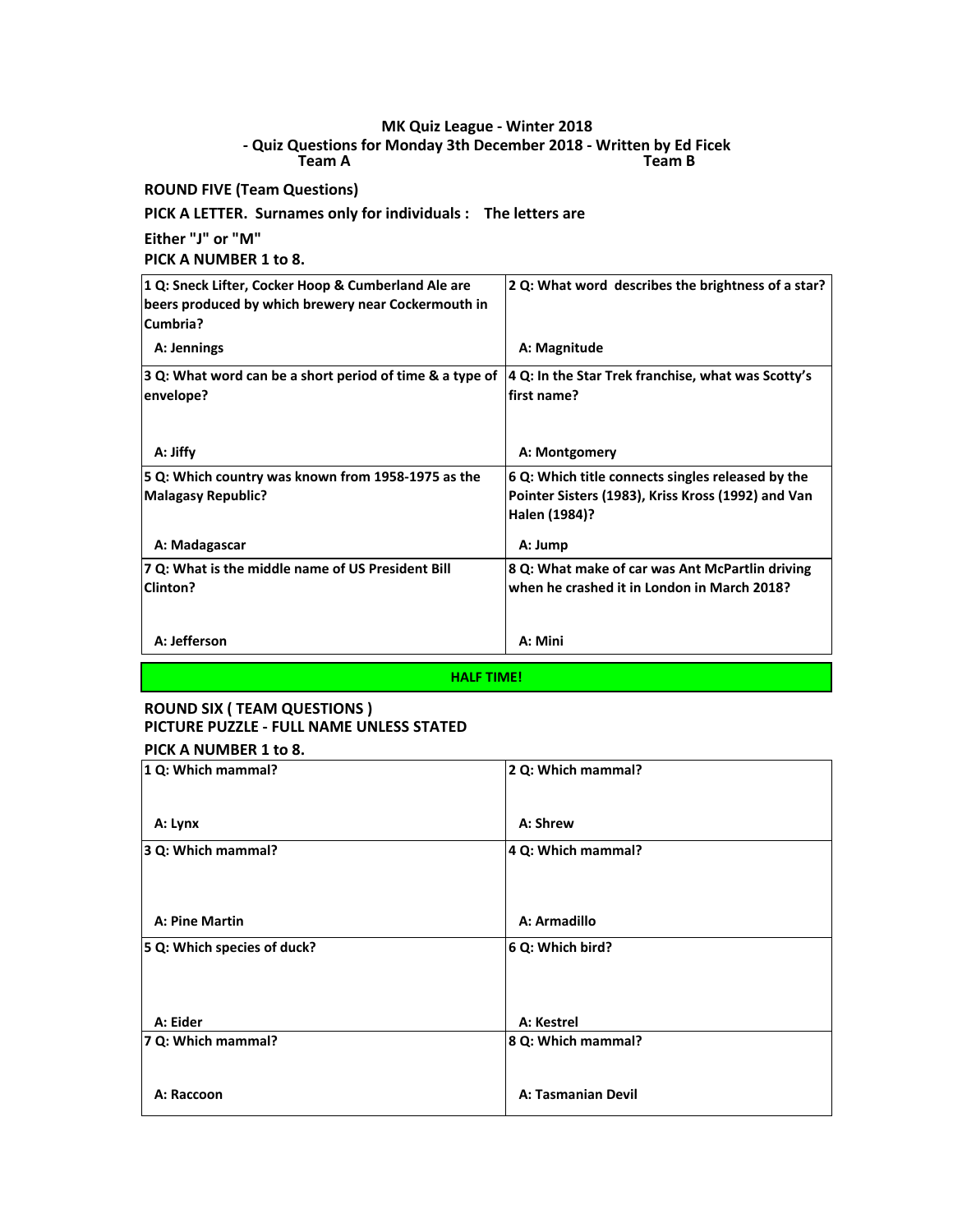

**PICK A NUMBER 1 to 8.**

## **MK Quiz League - Winter 2018**

**- Quiz Questions for Monday 3th December 2018 - Written by Ed Ficek**

**Team A Team B ROUND SEVEN (Team Questions)**

**Half and Half - Q1 - Q4 - Architecture Q5 - Q8 - Blue**

| 1 Q: Whose best-known work, the Sagrada Familia in Barcelona,<br>remains unfinished? | 2 Q: Which engineer designed the Clifton Suspension<br>Bridge?                                               |
|--------------------------------------------------------------------------------------|--------------------------------------------------------------------------------------------------------------|
| A: Gaudi (Antoni)                                                                    | A: Isambard Kingdom Brunel (Surname acceptable)                                                              |
| 3 Q: Which London Architect designed the Queen's house at                            | 4 Q: Which great Sir John Vanburgh house so displeased                                                       |
| <b>Greenwich and planned Covent Garden?</b>                                          | the Duchess of Marlborough that she witheld payment<br>for a significant period?                             |
| A: Inigo Jones (Surname acceptable)                                                  | A: Blenheim Palace                                                                                           |
| 5 Q: Which type of creature is a Blue Tang?                                          | 6 Q: The Blue Morpho-found in Central and South<br>America- is one of the largest of which type of creature? |
| A: Fish                                                                              | A: Butterfly                                                                                                 |
| 7 Q: Which pop star is the mother of Blue Ivy Carter?                                | 8 Q: Blue Origen is a private space exploration company<br>run by which entrepreneur?                        |
| A: Beyonce                                                                           | A: Jeff Bezos                                                                                                |

### **ROUND EIGHT (Individual Questions) (Jokers to be used, each team to nominate one player.)**

| <b>Team A to Answer First</b>                                        |                                                            |
|----------------------------------------------------------------------|------------------------------------------------------------|
| The Categories are:-                                                 |                                                            |
| 1 & 2 Kings                                                          | 3 & 4 Jazz                                                 |
| 5 & 6 1990s Pop Music                                                | 7 & 8 Literary Addresses                                   |
| 1 Q: Who was King of England/Great Britain in 1715?                  | 2 Q: Who was King of England/Great Britain in 1815?        |
| A: George I                                                          | A: George III                                              |
| 3 Q: What was the real first name of jazz musician Fats Waller?      | 4 Q: What was Dizzy Gillespie's real first name?           |
| A: (Wright) Thomas                                                   | A: John (Birks)                                            |
| 5 Q: Who had a 1997 UK number one with "I believe I can fly"?        | 6 Q: Who had a 1996 UK number one with "Fastlove"?         |
| A: R Kelly                                                           | A: George Michael                                          |
| 7 Q: Which literary and film title character lived at the address 32 | 8 Q: Which literary and film title character worked at the |
| <b>Windsor Gardens, Notting Hill?</b>                                | address 17 Cherry Tree Lane?                               |
| A: Paddington Bear                                                   | A: Mary Poppins (for the Banks family)                     |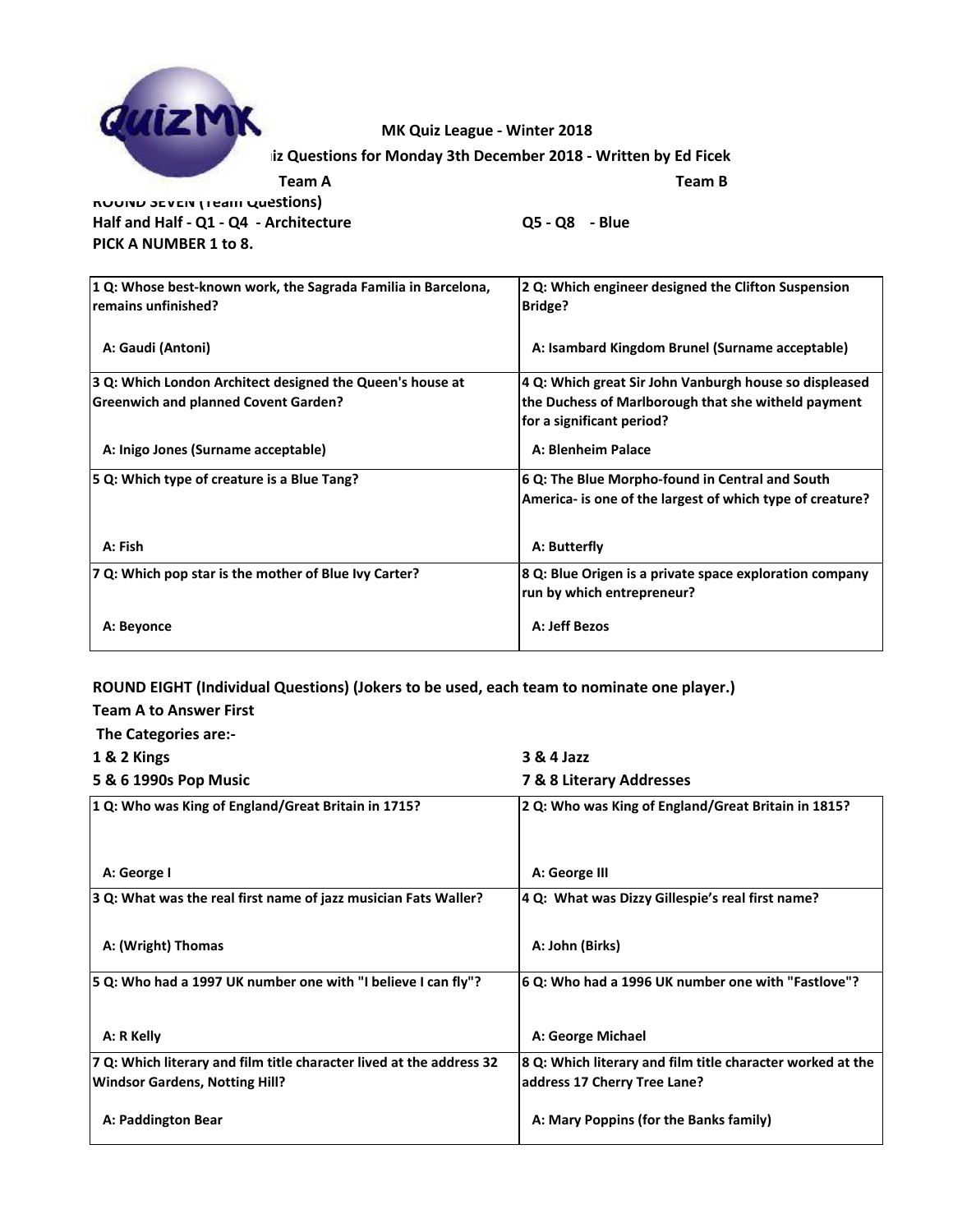

### **MK Quiz League - Winter 2018**

**Team A Team B - Quiz Questions for Monday 3th December 2018 - Written by Ed Ficek**

**ROUND NINE (Team Questions)**

**BLOCKBUSTERS ROUND: The Letters are**

|                                                                                                      | BLOCKBUSTERS ROUND: The Letters are                   |        |       |              |                                          |              |                                                                                                       |
|------------------------------------------------------------------------------------------------------|-------------------------------------------------------|--------|-------|--------------|------------------------------------------|--------------|-------------------------------------------------------------------------------------------------------|
| 1. BOTB<br>PICK A NUMBER 1 to 8.                                                                     | <b>2. ENB</b>                                         | 3. SHS | 4. HS | <b>5. UC</b> | 6. SOY                                   | <b>7. DD</b> | 8. EDC                                                                                                |
| 1 Q: The Ardennes Counter Offensive of Dec 1944/Jan<br>1945 is popularly known by which 4-word name? |                                                       |        |       |              | artistic director of which organisation? |              | 2 Q: Canadian born, Spaniard Tamara Rojo is the                                                       |
| A: Battle of the Bulge                                                                               |                                                       |        |       |              | A: English National Ballet               |              |                                                                                                       |
| 3 Q: Dianne Abbott, the Labour MP, holds which post?                                                 |                                                       |        |       |              | <b>Frank Sinatra?</b>                    |              | 4 Q: Grace Kelly played Tracy Samantha Lord in<br>which 1956 film musical also starring Bing Crosby & |
|                                                                                                      | A: Shadow Home Secretary                              |        |       |              | A: High Society                          |              |                                                                                                       |
| 5 Q: What is the name of the BBC comedy based on the                                                 |                                                       |        |       |              |                                          |              | 6 Q: "The club isn't the best place to find a lover,                                                  |
| life & family of William Shakespeare?                                                                |                                                       |        |       |              | which UK 2017 No1 single?                |              | So the bar is where I go" is the opening lyric from                                                   |
| A: Upstart Crow                                                                                      |                                                       |        |       |              | A: Shape of You (Ed Sheeran)             |              |                                                                                                       |
|                                                                                                      | 7 Q: Which ex-footballer is one of the hosts of Homes |        |       |              |                                          |              | 8 Q: Martin Bryce & his wife Ann played by Richard                                                    |

**Briers & Penelope Wilton featured in which sitcom?**

 **A: Dion Dublin A: Ever Decreasing Circles**

**Under the Hammer?**

| ROUND TEN (Team Questions)                                                                            |                                                   |
|-------------------------------------------------------------------------------------------------------|---------------------------------------------------|
| GIVE THE SUBJECT AWAY. The subjects are:-                                                             |                                                   |
| 1. Which Country<br>2. Mountains                                                                      | 3. Footballers<br>4. Olympics                     |
| 5. Fables<br>6. Perfume                                                                               | Company's<br>8. Capitals<br>7.                    |
| 1 Q: Boko Haram the Islamic terrorist group are based in  2 Q: Which famous mountain is depicted on a |                                                   |
| which African country?                                                                                | Toblerone bar?                                    |
| A: Nigeria                                                                                            | A: Matterhorn                                     |
| 3 Q: Which goalkeeper made 462 appearance for                                                         | 4 Q: With a population of over 170 million people |
| Newcastle Utd between 1997 & 2009?                                                                    | which Asian country has never won an Olympic      |
|                                                                                                       | medal?                                            |
| A: Shay Given                                                                                         | A: Bangladesh                                     |
| 5 Q: In the fable of "The Hare and the Tortoise" which                                                | 6 Q: Darling, Sweet Darling & Sexy Darling are    |
| animal judged the race?                                                                               | perfumes branded by which singer?                 |
|                                                                                                       |                                                   |
| A: A Fox                                                                                              | A: Kylie Minogue                                  |
| 7 Q: Which British building company's name is also the                                                | 8 Q: Suva is the capital of which Pacific island  |
| name of a fruit?                                                                                      | nation?                                           |
|                                                                                                       |                                                   |
| A: Persimmon                                                                                          | A: Fiji                                           |

### **ROUND TEN (Team Questions)**